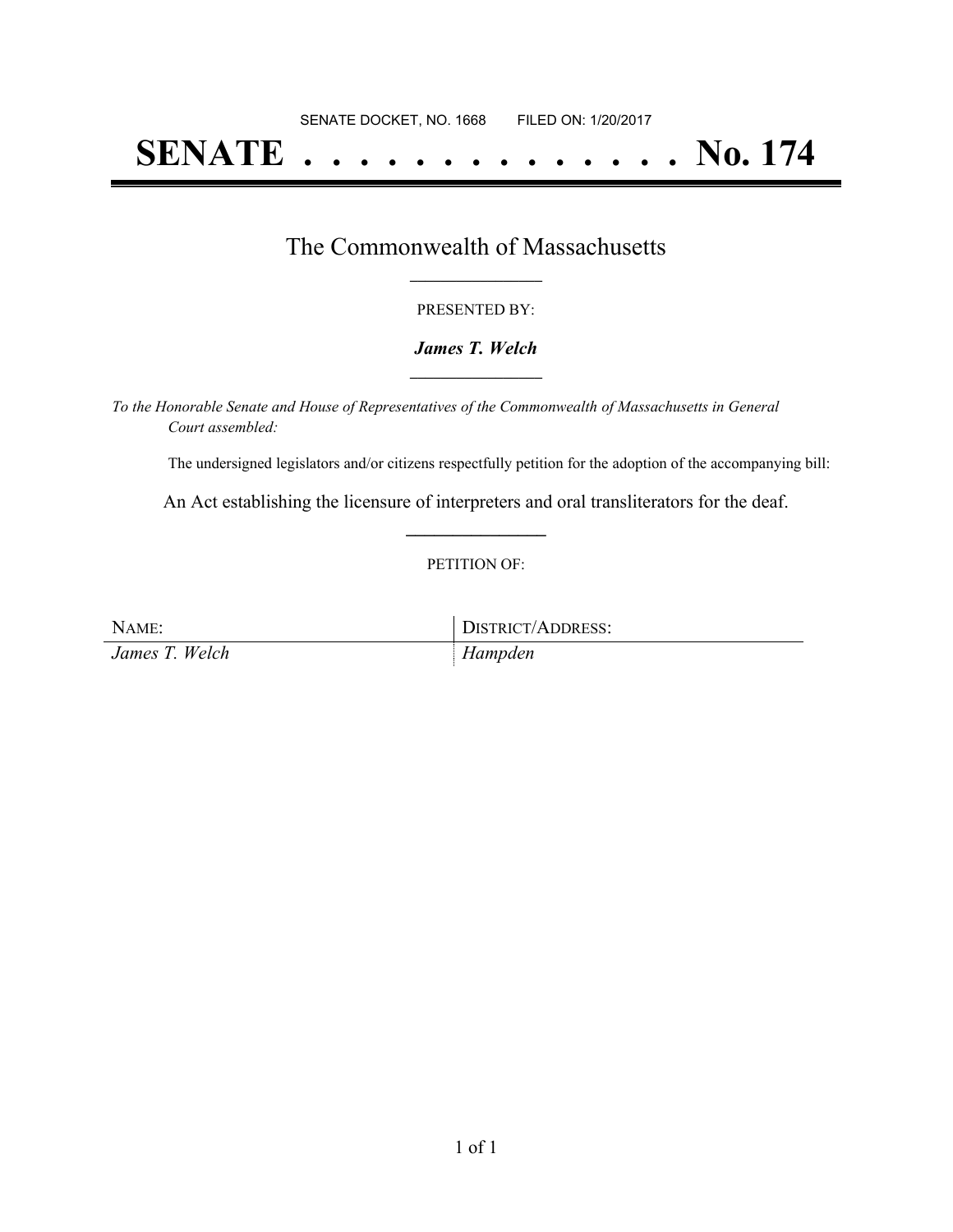# SENATE DOCKET, NO. 1668 FILED ON: 1/20/2017 **SENATE . . . . . . . . . . . . . . No. 174**

By Mr. Welch, a petition (accompanied by bill, Senate, No. 174) of James T. Welch for legislation to establish the licensure of interpreters and oral transliterators for the deaf. Consumer Protection and Professional Licensure.

### [SIMILAR MATTER FILED IN PREVIOUS SESSION SEE SENATE, NO. *205* OF 2015-2016.]

## The Commonwealth of Massachusetts

**In the One Hundred and Ninetieth General Court (2017-2018) \_\_\_\_\_\_\_\_\_\_\_\_\_\_\_**

**\_\_\_\_\_\_\_\_\_\_\_\_\_\_\_**

An Act establishing the licensure of interpreters and oral transliterators for the deaf.

Be it enacted by the Senate and House of Representatives in General Court assembled, and by the authority *of the same, as follows:*

1 SECTION 1. Definitions

| 2              | (a) "MCDHH" means the Massachusetts Commission for the Deaf and Hard of Hearing.               |
|----------------|------------------------------------------------------------------------------------------------|
| 3              | (b) "Deaf person" means a person whose primary means of communication is via a                 |
| $\overline{4}$ | signed or other visually represented means, and whose sense of hearing does not allow for      |
| 5              | effective auditory-based communication. These means include American Sign Language (ASL),      |
| 6              | Pidgin Signed English (PSE), Signed English, tactile communication, or any other visual and/or |
| 7              | gestural modality. For the purposes of this Act, the word "deaf" encompasses the following     |
| 8              | groups: deaf, hard-of-hearing, late-deafened, oral deaf and deaf-blind.                        |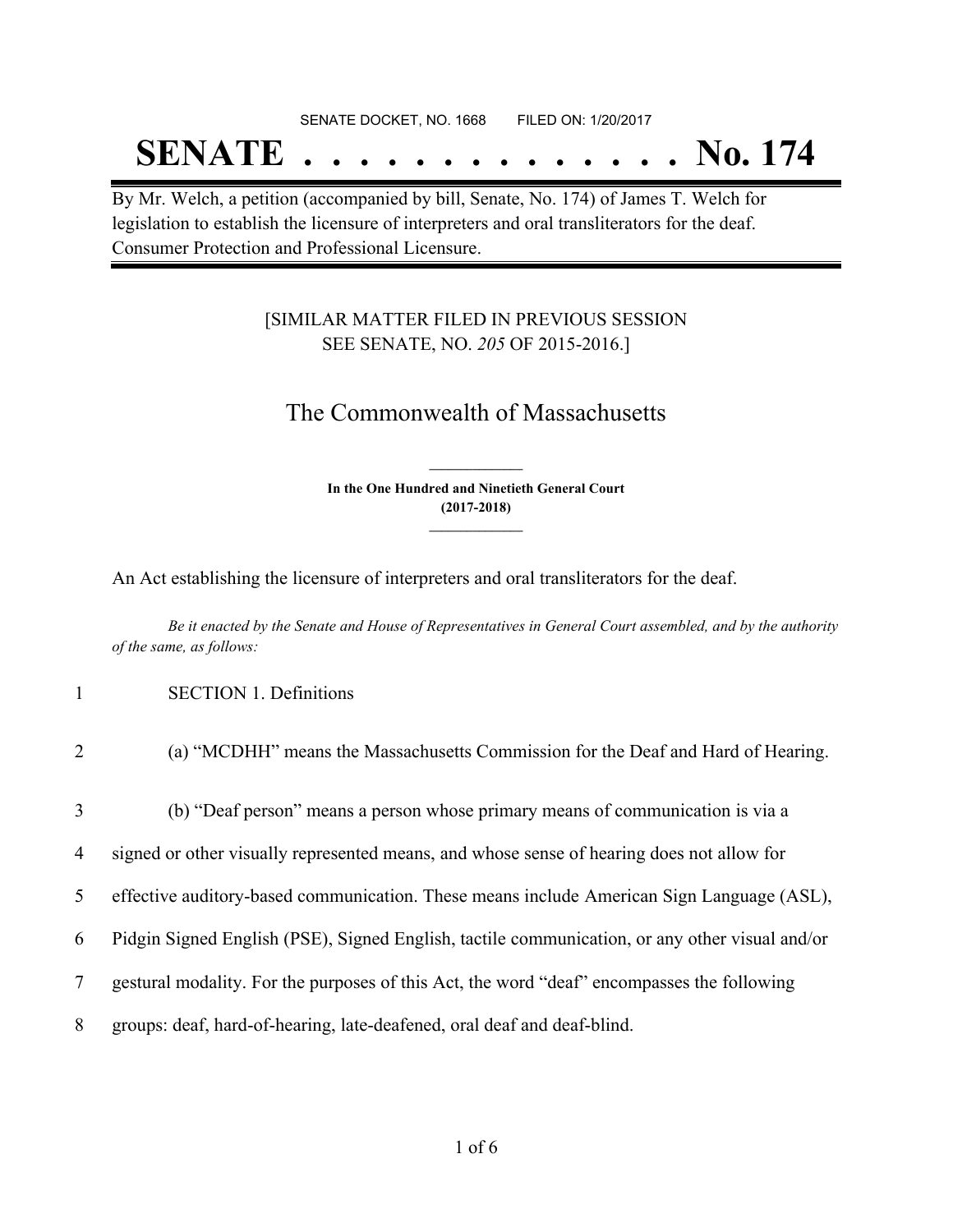(c) "Other" means a person who may or may not be Deaf, but who has a speech disability or other linguistic processing issue that requires the use of interpretation for his or her communication access.

 (d) "Interpreting" means the process of providing accessible communication between and among those persons who are Deaf or others and those persons who can hear, who do not share a common means of communication. This process includes, but is not limited to, interpreting, transliterating, tactile, iconographic, written, visual, gestural and auditory communication.

 (e) "Interpreter" means an individual who holds national certification in current and good standing conferred by any of those professional certifying bodies recognized by MCDHH, or who holds the State Screening in current and good standing conferred by MCDHH.

 (f) "Oral Transliterator" means an individual who holds national certification in current and good standing conferred by any of those professional certifying bodies recognized by MCDHH, or who holds the State Screening in current and good standing conferred by MCDHH.

 SECTION 2. Commencing within one year of enactment, all persons or entities providing interpreting or oral transliterating services for monetary compensation within the Commonwealth of Massachusetts, regardless of setting or the interpreter's, entity's, or oral transliterator's state of residence or incorporation, shall be licensed by MCDHH. Such licensure shall be conferred upon completion of forms prescribed or furnished by MCDHH and shall include, but not be limited to, the interpreter or oral transliterator's name, address, phone number, and interpreter certification or credentials. Any companies, agencies, public or

 private entities, corporations, partnerships or any other business entities wishing to provide interpreting or oral transliterating services within the Commonwealth of Massachusetts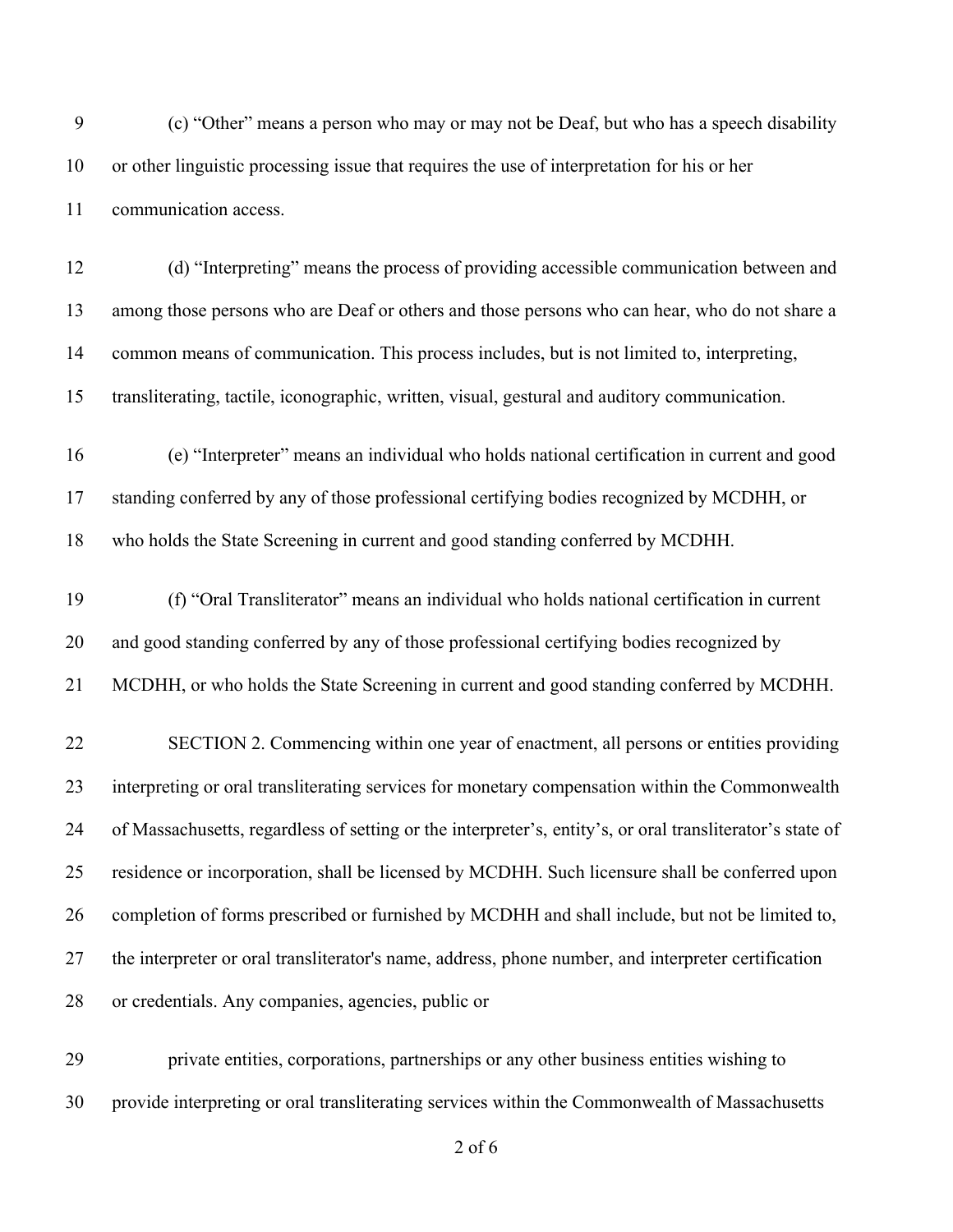must submit a notarized letter certifying on pain of perjury that all interpreters hired and utilized by them are certified by RID, Inc. or other national certifying body MCDHH recognizes in accordance with the definition in Section 1 (e). MCDHH shall be responsible for conferring licenses upon all qualified interpreters, oral transliterators and entities as defined in Section 1(e) upon completion of any and all paperwork required by MCDHH and the Commonwealth of Massachusetts, as well as any other procedures required by MCDHH. MCDHH shall maintain an updated list of all interpreters, oral transliterators and entities licensed to work or provide interpreting or oral transliterating services within the Commonwealth and shall make that list available to any public accommodation, person or entity who so requests it. SECTION 3: MCDHH shall be empowered to collect and retain reasonable licensure fees, in accordance with the Commonwealth's laws governing executive branch agencies, for the purposes of overseeing and maintaining a statewide licensure system for interpreters, oral transliterators, and entities providing interpreting and oral transliterating services. SECTION 4. No person shall enter into, engage in or work at the business of interpreting or oral transliterating for monetary compensation, or represent him or herself as an interpreter or oral transliterator, unless such person is duly licensed by the MCDHH in accordance with this chapter. SECTION 5. No public or private entity, place of business, place of public accommodation, government, state or local agency, private or public agency, individual, firm, partnership or corporation shall hire a person to provide interpreting or oral transliterating services for monetary compensation who is not duly licensed by MCDHH in accordance with this chapter.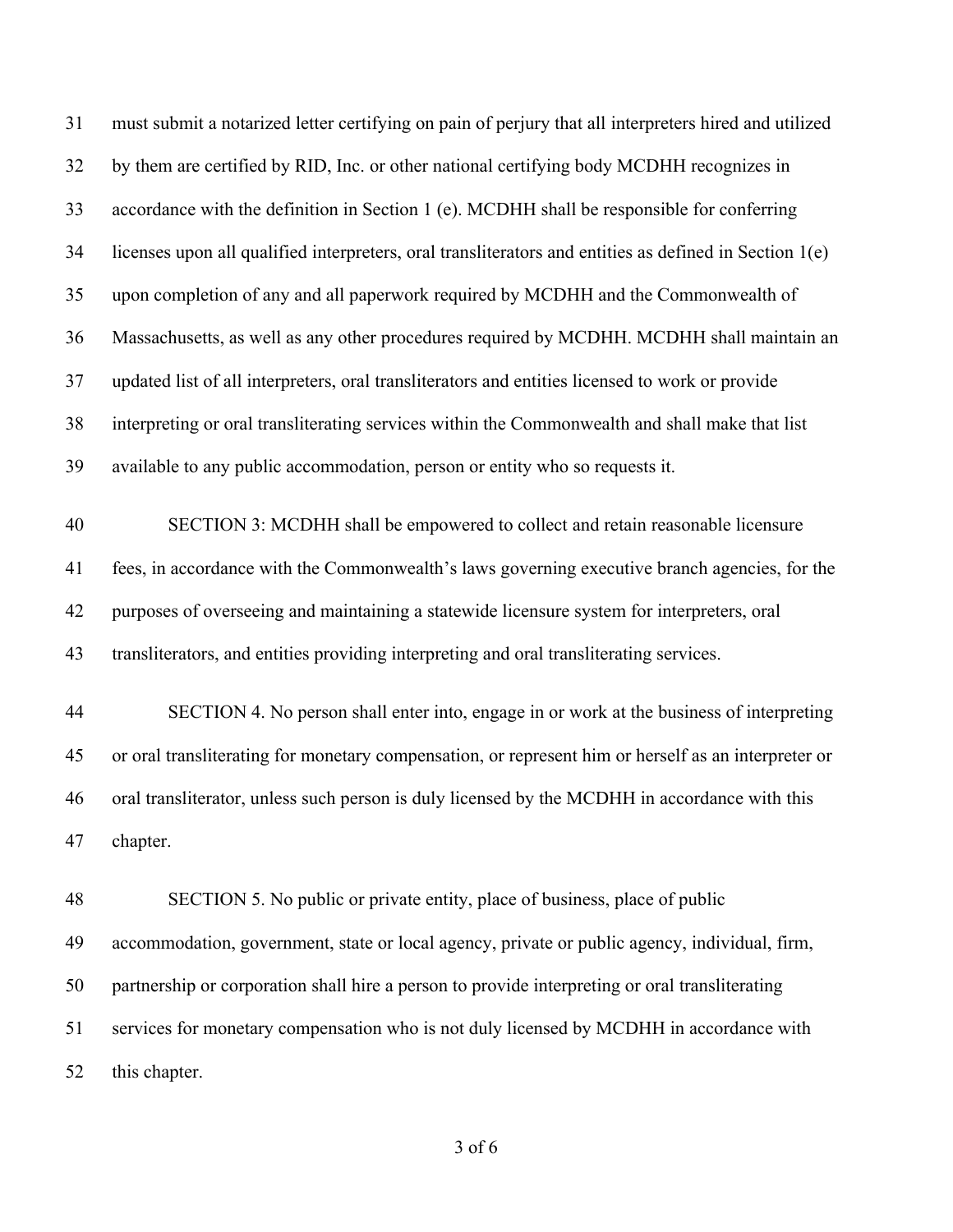SECTION 6: Any person found to be in violation of Section (2), (4), or (5) is guilty of a misdemeanor and, upon conviction thereof, shall be fined not less than Two Hundred Dollars (\$200.00) nor more than One Thousand Dollars (\$1000.00). All fines collected shall be remitted to MCDHH for the purposes of overseeing and maintaining a statewide licensure system for interpreters, oral transliterators, and entities providing interpreting and oral transliterating services.

 SECTION 7: Any deaf person who is denied a licensed interpreter or oral transliterator by a public accommodation or entity and as required by this chapter when the situation necessitates the use of an interpreter or oral transliterator, in accordance with state and federal laws, when such deaf person requests a licensed interpreter or oral transliterator, or the attorney general upon receiving written notice from the Massachusetts Commission for the Deaf and Hard of Hearing, shall have a right of action in the superior court against such public accommodation or entity for declaratory or injunctive relief. A deaf person bringing such action shall not be required to exhaust any administrative remedies that may be available to him and may be awarded damages for any actual harm

 suffered, but at least \$250 in damages shall be awarded for each violation, together with such costs, including expert fees and attorney's fees, as may be reasonably incurred in such action. Such action shall be brought within three years of any such failure to provide a licensed interpreter or oral transliterator.

 SECTION 8: Persons, such as interpreting students or recent graduates of interpreter training programs, or volunteer interpreters, providing interpreting or oral transliterating services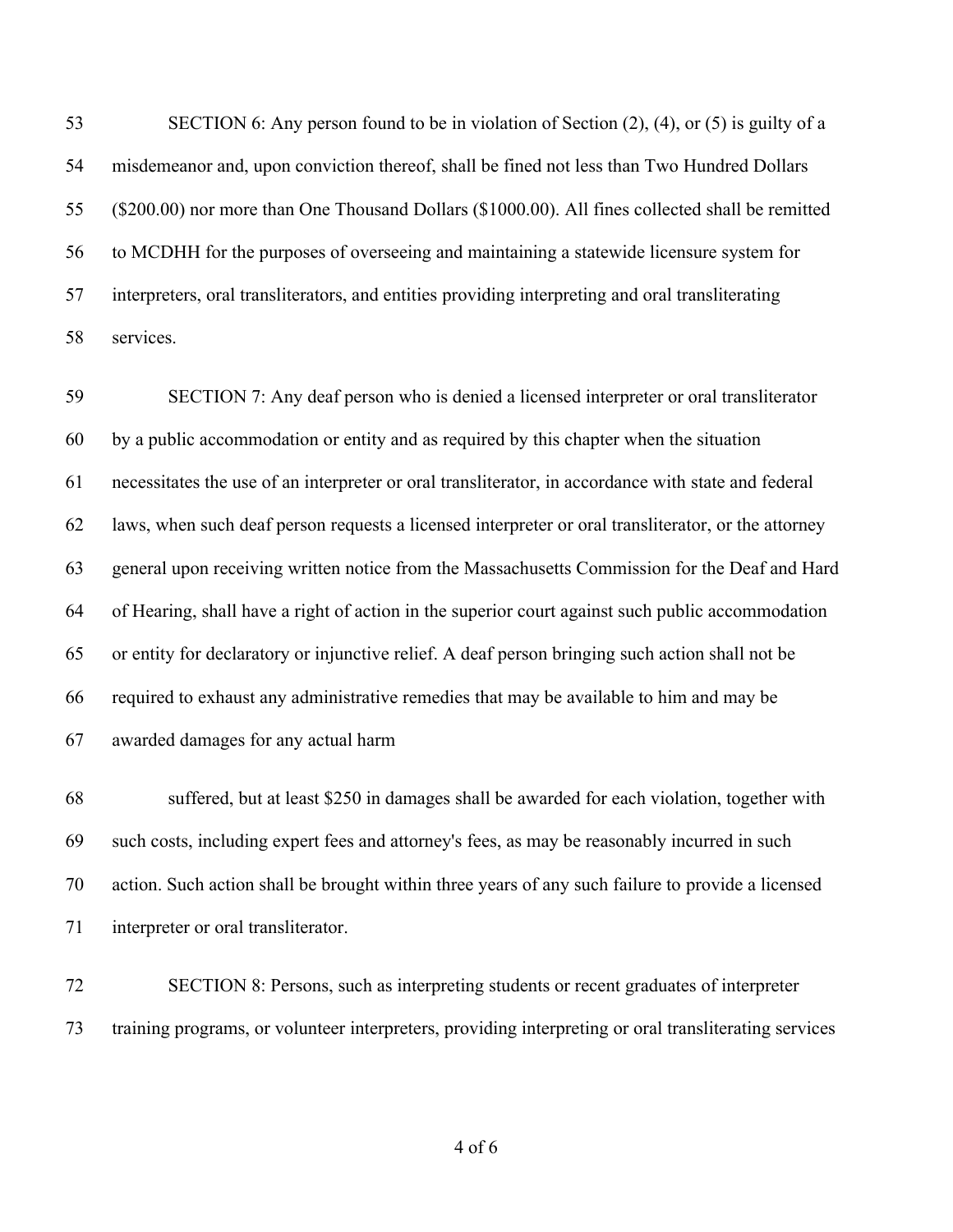not for monetary compensation, or in religious settings, are not subject to the requirements of this chapter.

| 76 | SECTION 9: Interpreters or Oral Transliterators who reside in states other than                      |
|----|------------------------------------------------------------------------------------------------------|
| 77 | Massachusetts, who are duly licensed in those states, and whose state licensure requirements         |
| 78 | meet or exceed the licensure requirements of this section shall be awarded a Massachusetts           |
| 79 | License at no cost upon submission to MCDHH of the following:                                        |
| 80 | (1) A signed application which shall include simply the applicant's name, address and                |
| 81 | contact information;                                                                                 |
| 82 | $(2)$ A copy of the other state's license;                                                           |
| 83 | (3) Written verification that the license is in good standing;                                       |
| 84 | (4) Documentation (on the license itself or in another official written form) that the other         |
| 85 | state's license reflects that the Interpreter or Oral Transliterator holds national certification in |
| 86 | current and good standing conferred by any of those professional certifying bodies recognized by     |
| 87 | MCDHH, or who holds the State Screening in current and good standing conferred by MCDHH.             |
| 88 | (a) Interpreters or Oral Transliterators licensed in other states who do not possess the             |
| 89 | credentials outlined in section (4) above shall not receive a Massachusetts License.                 |
| 90 | SECTION 10: MCDHH shall develop and establish a formal grievance procedure                           |
| 91 | regarding individual interpreter or oral transliterator conduct in accordance with the               |
| 92 | Commonwealth's laws governing executive branch agencies with input and approval from the             |
| 93 | MSAD, MassRID, WMADHI and all other key Deaf and interpreter consumer and stakeholder                |
| 94 | groups statewide. Such procedure shall be executed by an independent council or board made up        |